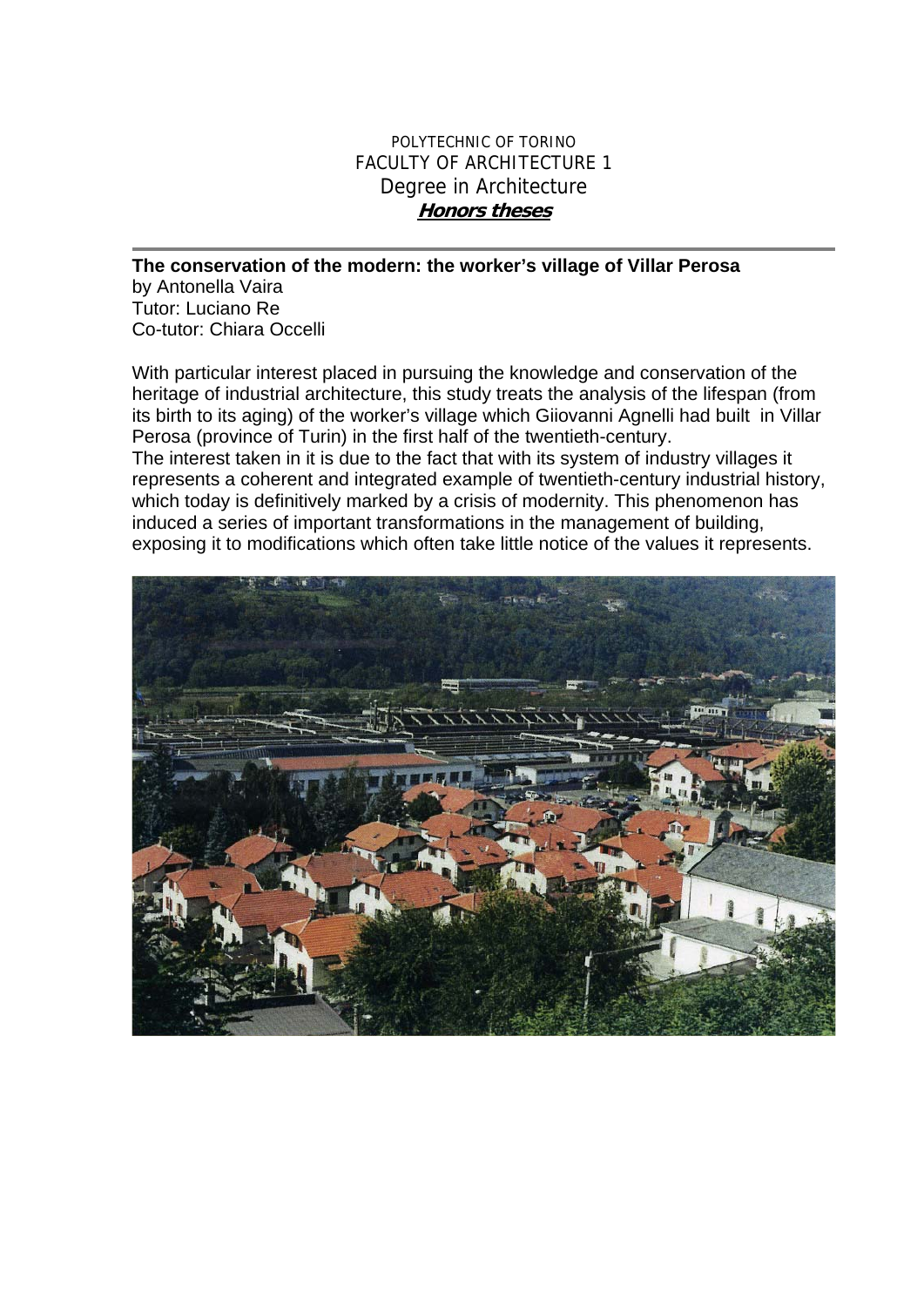Thus the micro-urban reality of the village has been considered as a cultural and environmental asset both with reference to paragraph 1 of the Venice Charter in 1964, and to the considerations in the Amsterdam Declaration in 1975 concerning integrated conservation; these principles have been reaffirmed in the recent Krakow Charter (2000), whereby conservation is seen as a means of awareness for a communion of history and destinies which subtends and integrates the cultural differences between European citizens, recognizing the architectural heritage as a fundamental educational value.

On the basis of these assumptions this research work consists of three parts: **- the historical analysis**, which is mostly based on archives material (both the archives of the building companies and of the firm), which is partly gathered and reproduced; the information has been compared with the news supplied by the local weekly publications in the two historic newspapers: the "L'Eco del Chisone" and the "Giornale del Pinerolese (La Lanterna" in the timespan of about forty years. This research made it possible to chronologically define the development of the industrial settlement, which rose beside the "Officine di Villar Perosa" (specialized in the production of ball bearings), and revealed it to be the result of synergies and a variety of contributions. Here the needs expressed by Giovanni Agnelli and his model of Corporate paternalism, achieved from 1906 onwards, meet the skills of esteemed professional figures from Turin both in the field of industrial projecting, such as Giacomo Mattè Trucco and Vittorio Bonadè Bottino, and in the area of atrs and architecture, the likes of Carlo Ceppi and Giovanni Chevalley, Carlo Charbonnet, Edoardo Rubino and Giorgio Ceragioli, and furthermore the competence of important construction firms, from G.A. Porcheddu (Hennebique patentee) to F.lli Giay. The historical itinerary registers the evolution of the settlement from its origin to its reconstruction after the damage suffered during the Second World War;

**- the cataloguing** of goods, used as a preparatory tool for conservation, by means of a special chart aimed at highlighting the transformations sustained by the buildings in almost a century. The cataloguing has been carried out accordingly to the disposition established by the "Istituto Centrale per il Catalogo e la Documentazione" (Central Institute of Cataloguing and Documentation);

**- the elaboration of a proposal for a conservation safeguard**, reached after observing some specific cases (restoration operations in residential areas of great importance, being works by the masters of the modernist movement – Weissenhof in Stuttgart. Frugès in Pessac, Werbundsiedlungen in Vienna, and others; and also more generically defined operations of retrieval of existing building heritage and concerning historical centres, working-class neighbourhoods and particularly significant worker' s villages) and after analyzing the state of conservation of the artefacts.